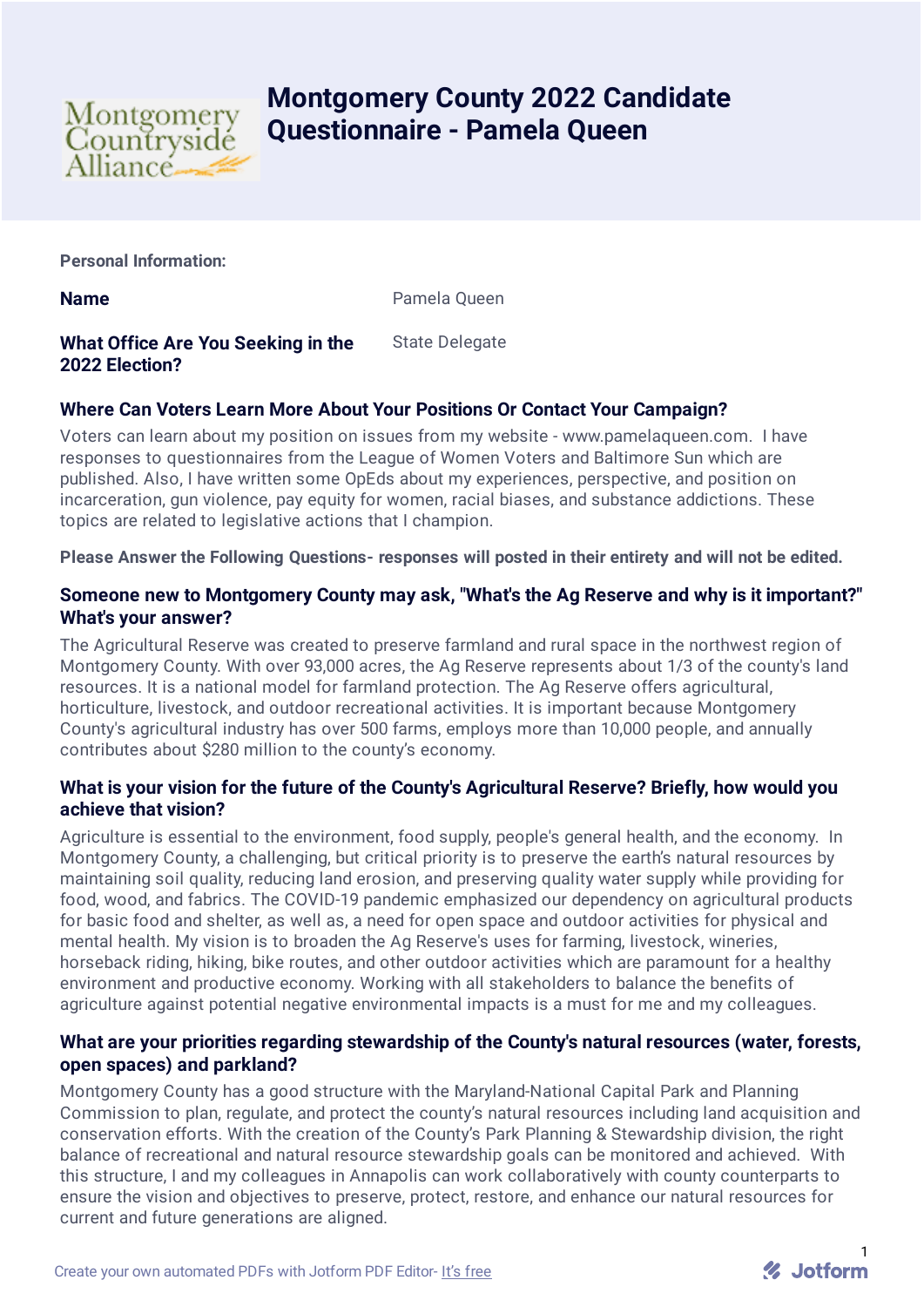#### **What role will you play with regard to ensure that we safeguard our drinking water supply both surface and groundwater?**

My goal is to raise awareness of the impact of pollution from septic system drains into our ground and surface water which is known to cause dirty drinking water from excess nitrogen and bacteria. Conventional septic systems do not prevent nitrogen from entering groundwater. Better awareness and routine inspection of home septic systems is an important step to avoiding pollution of drinking water. Suggested legislation includes increasing knowledge about septic systems for residential homes with the "Sale of Residential Real Property – Septic Systems Outreach Toolkit" and annual " SepticSmart Week" education programs in Montgomery County and across the state.

### **What are your top priorities to help the County address climate change? What role will the Ag Reserve play?**

In addressing climate change, the Ag Reserve can continue to be a model by increasing sustainable farming practices such as organic farming, cover crops, crop rotation, and other sustainable farming efforts. These efforts are shown to significantly improve the health of neighboring communities and the Chesapeake Bay.

#### **What more can be done to support our local farm businesses and rural communities?**

I support efforts with state resources and support to help farmers transition to sustainable farming practices, including helping small farmers access more markets, reducing costs via cost-sharing initiatives, and decentralizing processing. Also, I support 'buy local' programs and the creation of urban agriculture zones, especially in underserved areas with limited access to fresh fruits and vegetables. I had the opportunity to visit several farms participating in the Million Acre Challenge (a great initiative) which helps the bay, trains urban farmers, and addresses climate change in underserved areas. Expanding this effort is important.

#### **What are your regional transportation priorities? Do you support M83 and an additional Potomac bridge and outer beltway through the Reserve or adjacent rural zones?**

Emissions from transportation are a significant source of pollution and negatively impact the environment. In support of Maryland's net-zero carbon emissions goals, transportation plans for the M-83 and other highway construction must be revised to a more eco-friendly transportation system approach for Montgomery County.

#### **How should our County manage its solid waste? What role should incineration, composting and recycling play?**

In Montgomery County, trash incineration at the Dickerson incinerator is phasing out. This is an opportunity for the county to be a model for the state in ensuring municipal solid waste is compostable or recyclable. In low-income areas and in areas with high environmental injustice, the county should invest in education and training on the benefits of composting and provide free resources to encourage composting. In addition to free recycle bins in all residential housing, free reusable grocery bags should be provided to residents in low-income areas.

#### **What are your views on the general plan update "Thrive 2050," both the process and the draft now before the Council?**

With the population group that Montgomery County is undergoing with more residents coming to the County and with 85% of land already developed, it is imperative that the County government address how to accommodate more growth while maintaining the quality of life that attracts individuals to the County. Thrive 2050 forces a much-needed discourse about a strategy to accommodate the growth in the County. I agree that key outcomes should focus on racial equity and social justice, economic competitiveness, and environmental resiliency. This plan is a work in progress which must be done.

#### **Do you believe that the way that local government branches, state entities, and the public currently interact can be improved? If so, what steps would you take?**